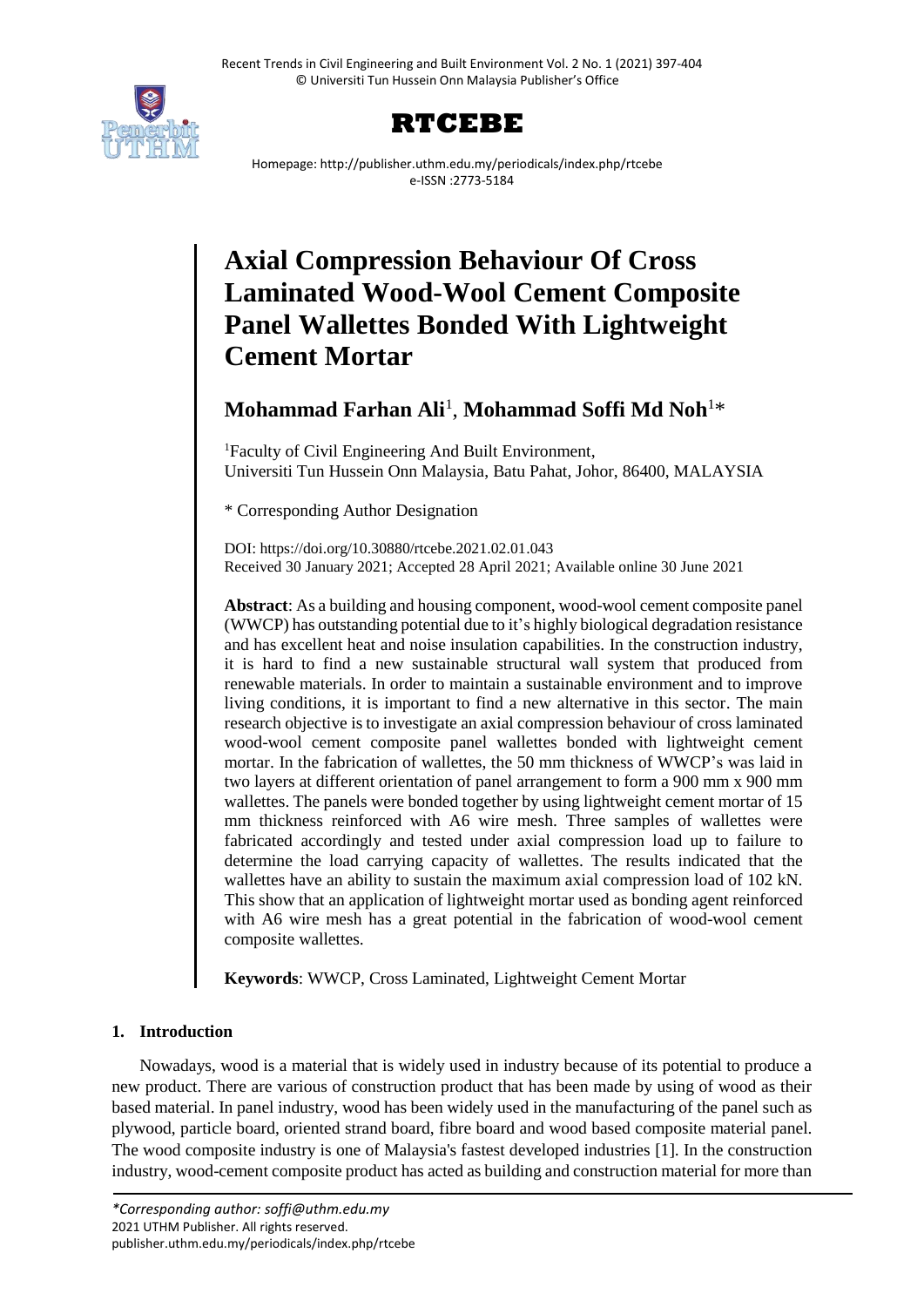60 years [2]. Special characteristics that make wood-cement composite board desirable is a high fire and decay resistance, low water absorption and strong dimensional stability [3].

As one of the main forms of wood-cement composites, the use of wood-wool cement panel (WWCP) as a building material has become increasingly popular. WWCP has different properties compared to wood cement board, which is WWCP is known as less denser with a porous surface while wood cement board high density with smooth surface. It was composed and made of wood-wool, cement and small amount of additive where, wood-wool act as the reinforcing agent, while cement as a binder and additive as the catalyst in the manufacturing process. Wood-wool is attracted to use as a noncombustible sound absorbing ceiling, wall panels and thermal insulations [2]. As a building and housing component, WWCP has outstanding potential since it is resistant to biodegradation and has outstanding insulation heat and noise capabilities [4].

There were few studies had been conducted by previous research, [4] in studying the mechanical properties of WWCP made from the least known local species known as *Kelampayan*. The mechanical properties were strongly influenced by its density where the reduction of strength was recorded as the density has decreased [4]. WWCP are identified as potential material that will be used in the construction of wall element. Studies have been made to investigate in wallettes behaviour made from WWCP under axial compression load [5]. The findings showed that, the new panel arrangement technique bonded with a normal mortar mix enhanced stability and increased wallettes load carrying capacity significantly [5]. The experimental results revealed that wallettes is controlled by the strength of the panel itself and mortar strength. The selection of an appropriate panel thickness, panel arrangement technique and bonding agent significantly improve load carrying capacity of the wall and can be considered as a load bearing wall system in building construction.

Lightweight cement mortar generally known as aerated or foamed concrete. It is a cellulose material composed by cement and sand matrices constituting a large of small pores in diameter of 0.1 to 1.0 mm [7]. Foamed concrete can be characterized as light cellular concrete that has a density range of 400 to 1850 kg/m<sup>3</sup> depended on a random air-free mixture of foaming agents in mortar [8]. The proper control in foam dosing will provide a wider range densities of foamed concrete and applicable in building construction such as partition, separation and filling applications [9]. By the application of this type of concrete in the construction, it eliminates the structure and foundation dead loads on it, leads to savings of energy and decreases labor costs during the construction. Furthermore, this also reduces the manufacture cost and building materials transportation relative to normal concrete.

In this study, two layers of 50 mm thickness of WWCP were used to fabricate small scale wall namely, as wallettes and bonded with 15 mm thickness of lightweight cement mortar reinforced with 6 mm diameter fabric wire mesh A6. The main objective of this study is to investigate an axial compression behaviour of wallettes subjected to the static axial compression load. A total of three replicates of cross laminated WWCP wallettes were prepared in the laboratory and tested until failure. The axial load carrying capacity, vertical displacement was recorded and the failure mode behaviour of each wallettes was observed along the testing period.

#### **2. Materials and Methods**

- 2.1 Materials
	- Wood wool cement composite panel (WWCP)

WWCP is the main material used in the fabrication of wallettes that have been supplied by Duralite (M) Sdn. Bhd. in the standard panel size of 600 mm width, 2400 mm length and 50 mm thickness. The WWCP has been cut into 3 desired small panel size of 300 mm x 450 mm, 300 mm x 500 mm and 300 mm x 200 mm in width and length respectively as shown in Figure 1(a). The strength properties of WWCP were obtained by the previous study that used the same panel size and manufacture is shown in Table 1 [5].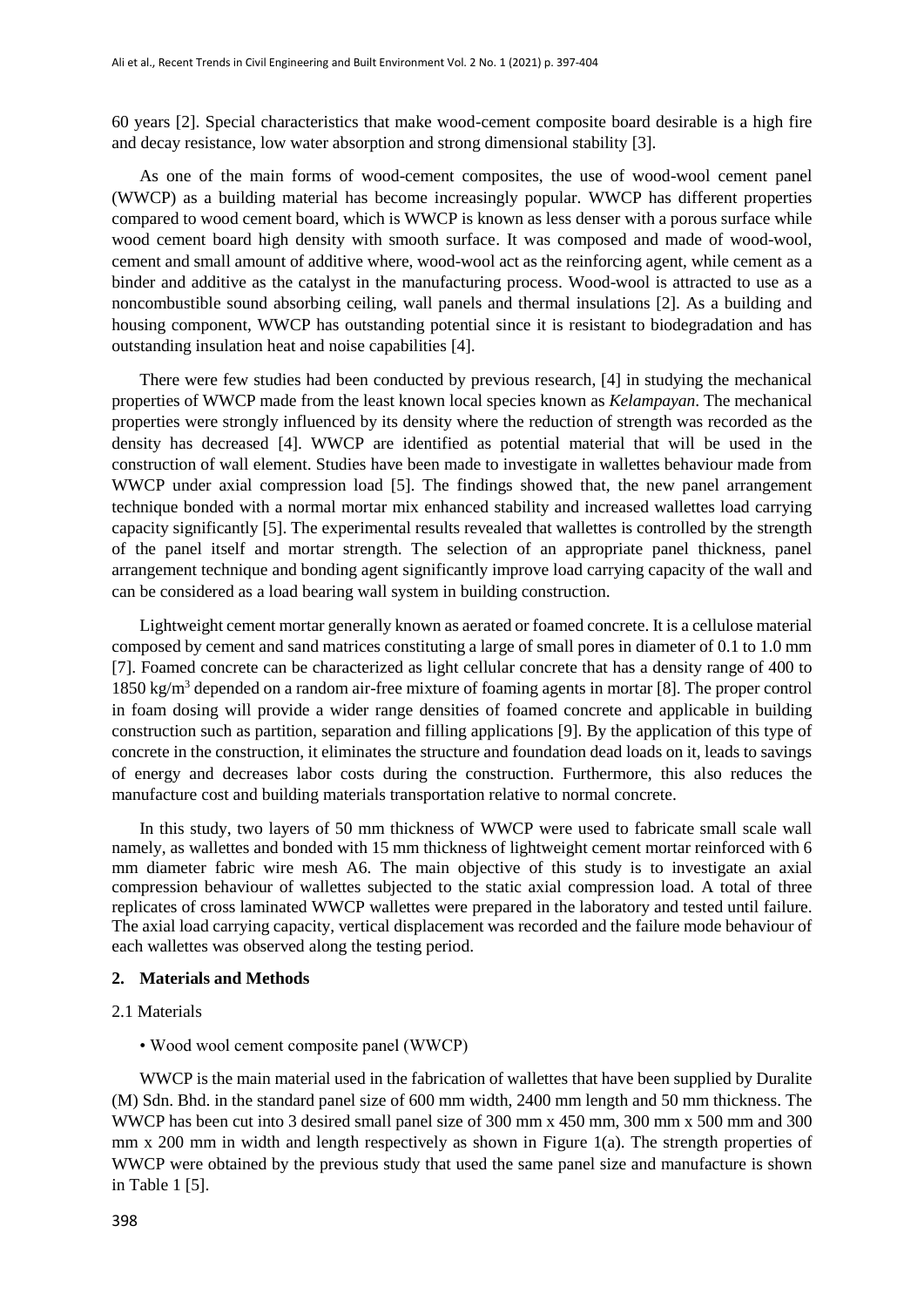| <b>WWCP</b>    | Density              | Bending properties |            | Compressive strength |            | Tensile    |
|----------------|----------------------|--------------------|------------|----------------------|------------|------------|
| thickness (mm) | (kg/m <sup>3</sup> ) | MOE                | MOR        | Perpendicular        | Parallel   | strength   |
|                |                      | $(N/mm^2)$         | $(N/mm^2)$ | $(N/mm^2)$           | $(N/mm^2)$ | $(N/mm^2)$ |
| 50             | 328                  | 444                |            | 0.84                 | .00        | 0.060      |

|  |  | Table 1: strength properties of wood-wool cement composite panel [5] |  |  |  |
|--|--|----------------------------------------------------------------------|--|--|--|
|--|--|----------------------------------------------------------------------|--|--|--|

# • lightweight cement mortar

The lightweight cement mortar was used as an adhesive and bonding agent of wallettes consist the mixture of ordinary portland cement (OPC) (See Figure 1(b)), sand (Figure 1(c)) and a foaming agent. Sand used were sieved to passing 2 mm size for finer grained of aggregate. The prescribed design mixed of lightweight cement mortar comprised of cement to sand ratio of 1:2 and 0.4 of water to cement ratio and foaming agent. The target density of mortar in this study is  $1700 \text{ kg/m}^3$ . Three samples of lightweight cement mortar are a different mix process. Therefore, each mix was tested in different sample to get the accurate data. The strength properties of lightweight cement mortar in term of density, flexural and compressive strength at 28 days age were investigated in accordance to BS EN 1015- 11:2019 [10].

# • Fabric wire mesh A6

In order to enhance the strength properties of wallettes, the lightweight cement mortar was reinforced with A6 fabric wire mesh as shown in Figure 1(d). The wire mesh was cut in the dimension of wallettes and embedded in lightweight cement mortar.



**Figure 1: (a) WWCP (b) Portland cement (c) fine sand (d) A6 wire mesh**

#### 2.2 Fabrication of wallettes

The fabrication process of wallettes in this study was similar as constructed in the previous study [6] where two layers of the WWCP panel with thickness 50 mm were laid in different panel orientation. Each layer consists of 4 pieces of 300 mm x 450 mm, 2 pieces of 300 mm x 200 mm and 1 piece of 300 mm x 500 mm and arranged at an opposite direction. The both layers of panel were bonded together using 15 mm thickness of lightweight cement mortar to form the wallettes with dimension of 900 mm x 900 mm x 115 mm. Three replicates of wallettes denoted as W1,W2 and W3 were bonded with lightweight mortar. A6 wire mesh was embedded inside the mortar core. The configuration of wallettes and the fabrication process of wallettes are shown in Figure 2 and Figure 3.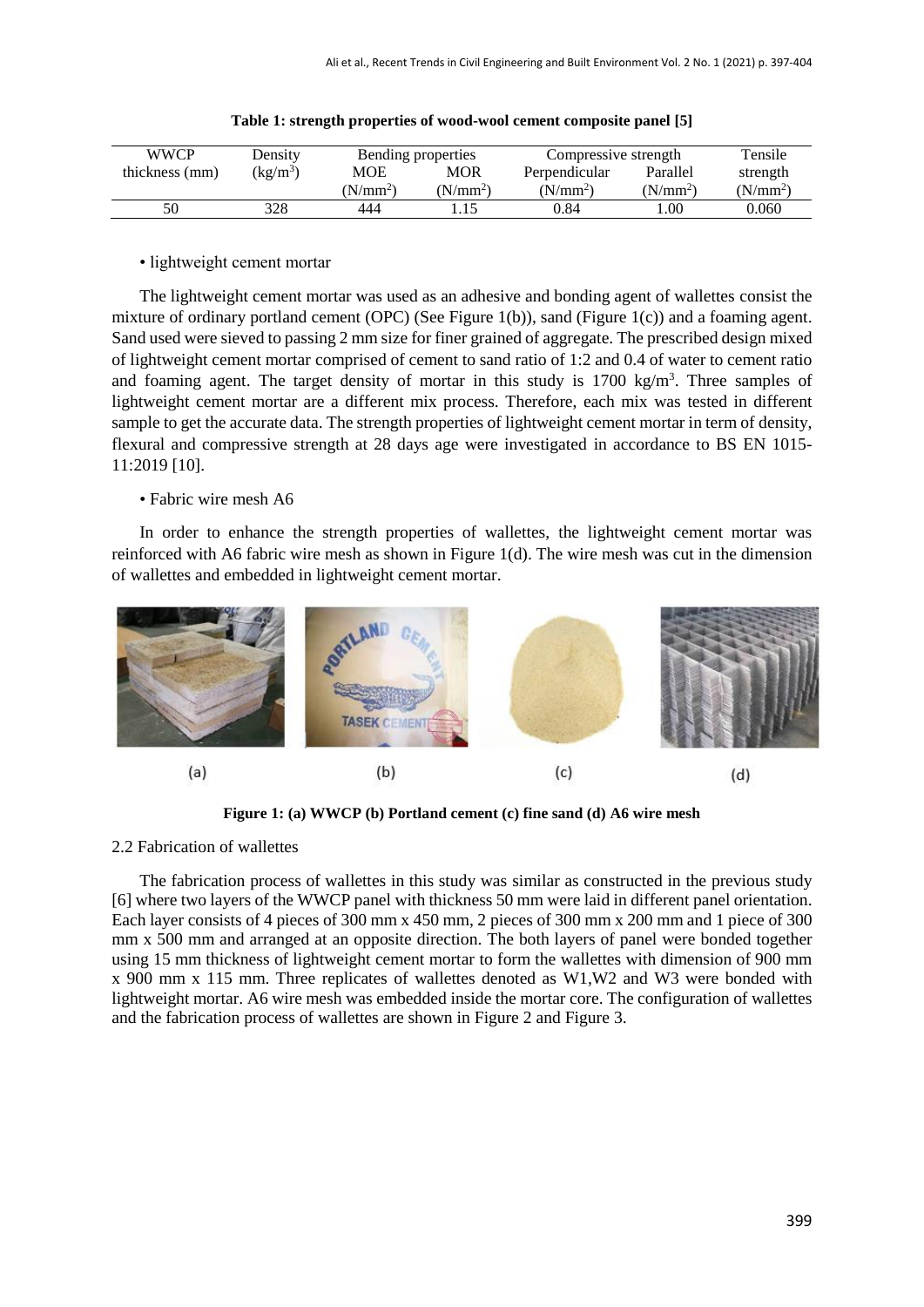

**Figure 2: Configuration of fabrication wallettes using wood-wool cement composite panel**



**Figure 3: Fabrication process of cross laminated wood-wool cement wallettes**

2.4 Axial compression load testing set-up

In the axial compression load test, three replicates wallettes were tested under axial compression load after 28 days of fabrication. The wallettes was placed on top of steel beams under the steel spreader beam which directly connecting to the 1000 kN hydraulic jack. A 10 mm thickness of plywood was placed on top of specimen between the specimen and spreader beam to ensure the load will uniformly distribute to the wallettes. The testing was instrumented with three Linear Voltage Displacement Transducers (LVDT) to measure the displacement of the wall during testing. LVDT 1 was placed on the top of the wall to measure the vertical displacement and LVDT 2 and 3 were placed on each side at the middle height to monitor the horizontal displacement as well as the buckling behaviour of the wall. The maximum failure load, maximum displacement at peak and failure mode behaviour were recorded and observed along the testing conducted. The illustration and actual testing set-up of wallettes sample are shown in the Figure 4.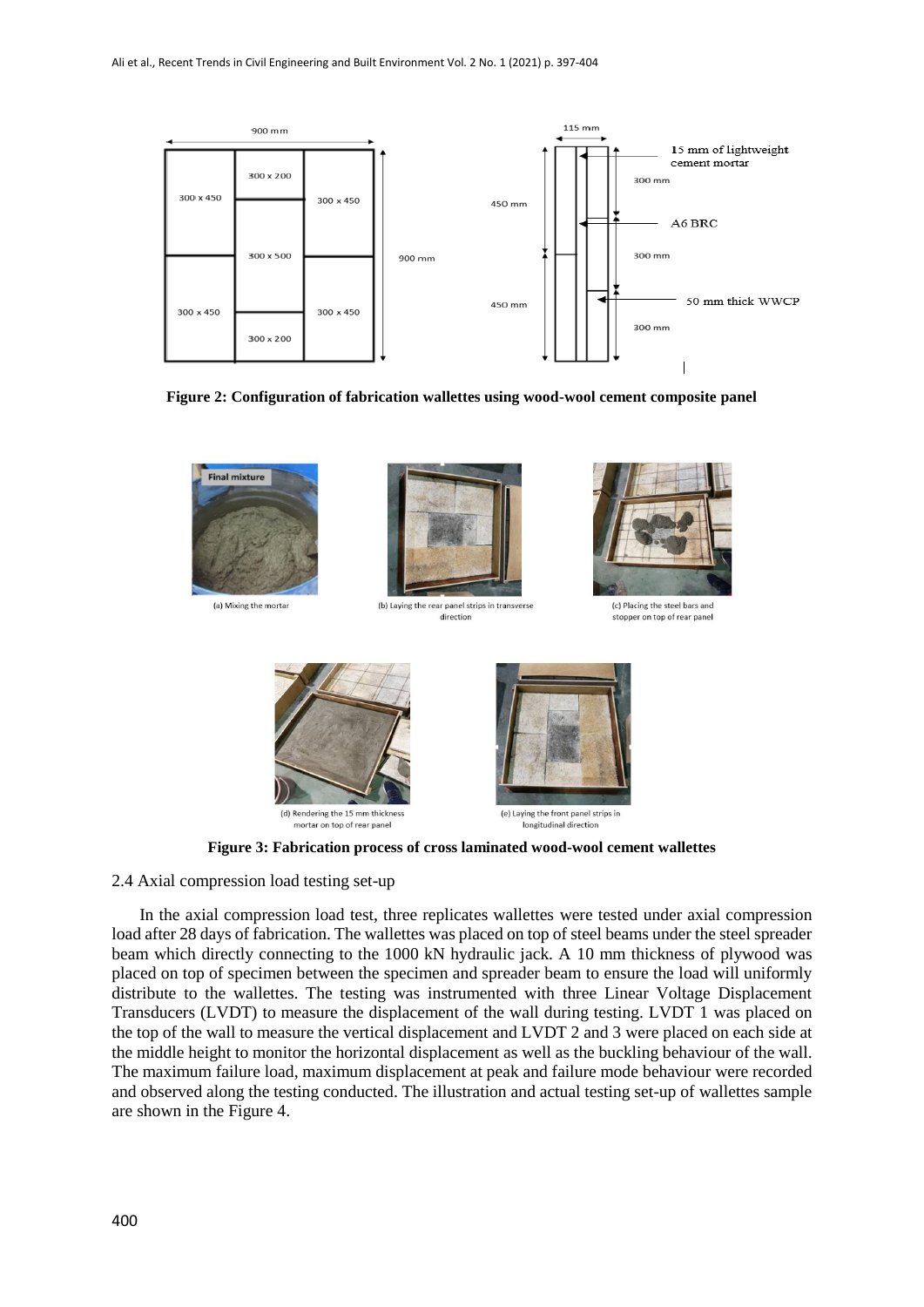

**Figure 4: Axial compression load testing set-up of WWCP wallettes** 

#### **3. Results and Discussion**

### 3.1 Strength properties of lightweight cement mortar

The strength properties of lightweight cement mortar used to fabricate three replicate of wallettes are shown in Table 2.

| Sample | Mix ratio<br>Cement:sand:water | Density<br>$\frac{\text{kg}}{\text{m}^3}$ | Flexural strength<br>(N/mm <sup>2</sup> ) |      | Compressive strength<br>(N/mm <sup>2</sup> ) |      |
|--------|--------------------------------|-------------------------------------------|-------------------------------------------|------|----------------------------------------------|------|
|        |                                |                                           |                                           | mean |                                              | mean |
|        |                                | 1718.8                                    | 3.84                                      |      | 13.2                                         |      |
|        | 1:2:0.4                        | 1484.4                                    | 2.16                                      | 4.13 | 6.6                                          | 14.3 |
|        |                                | 1796.9                                    | 6.38                                      |      | 23.0                                         |      |

**Table 2: strength properties of lightweight cement mortar**

From the table, the density of each sample mixture 1,2 and 3 are recorded as 1718.8, 1484.4 and 1796.9 kg/ $m^3$  respectively. There were several factors that influenced the differences in the densities of lightweight cement mortar which is the stability and consistency. The consistency of sample 1,2 and 3 were 1.01, 0.87 and 1.05 respectively. The consistency depended on the amount of foam added to the mortar. For sample 1 and 3, the consistency were tends to unity as shown that the density of mortar were nearest to the target density. For sample 2, results show that the density of lightweight cement mortar was dropped from the target density by 12.7% and this is due to the excessive amount of foam that were added to the mortar mix.

For flexural strength, sample 3 recorded a highest strength which achieved 6.38 N/ $mm^2$ , sample 1 was 3.84 N/mm<sup>2</sup> and sample 2 recorded the lowest strength of 2.16 N/mm<sup>2</sup>. From the observation, it can be seen that all recorded flexural strength is above the minimum value as recommended by ASTM C869-91 which is 0.17 MPa for lightweight concrete. The result proves that the density of lightweight cement mortar significantly influenced to the flexural strength of the mortar. In terms of compressive strength of lightweight mortar, again the sample 3 recorded a highest strength at  $23.0 \text{ N/mm}^2$  compared to sample 1 and sample 2 which are 13.2 N/ $mm^2$  and 6.6 N/ $mm^2$  respectively. From the observation, the results indicated that the compression strength of lightweight cement mortar was increased as the density increase. It is an essential to have uniform compressive strength of lightweight mortar in this study since the main function of the mortar is to bond the wall panel that subjected to the compression load. Therefore, it is suggested that, to ensure the uniformity of density as well as strength properties of mortar, the mixing process of lightweight mortar should be conducted in a single batching process for all three replicates of wallettes.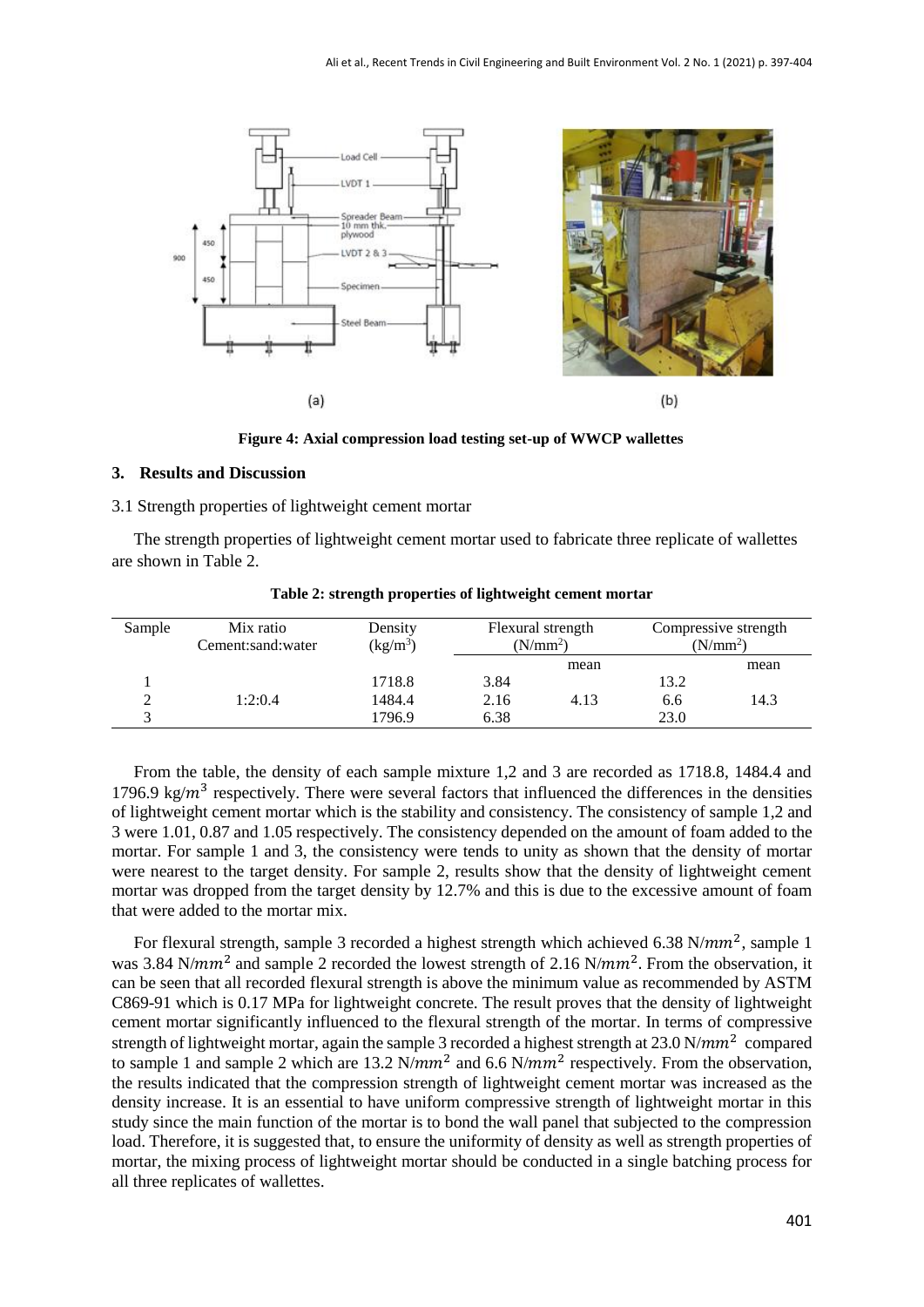#### 3.2 Axial compression load capacity of WWCP wallettes

The maximum axial compression load capacity and vertical displacement of the three replicated of WWCP wallettes is shown in Table 3.

| Wall reference | Maximum  | Vertical         | Maximum        | Vertical         |
|----------------|----------|------------------|----------------|------------------|
|                | load(kN) | displacement(mm) | load(mean)(kN) | displacement(mm) |
| W <sub>1</sub> | 105      | 7.42             |                |                  |
| W2             | 90       | 6.91             | 102            | 6.90             |
| W3             | 12       | 6.38             |                |                  |

**Table 3 : Maximum load and vertical displacement under axial compression load**

From the testing result of wallettes, The maximum axial compression load of Wallette W3 is the highest compared to Wallette W1 and W2. It shows that the W3 has the capability to resist the load up to 112 kN at a vertical displacement of 6.38 mm. Wallette W1 was recorded 105 kN of maximum load at 7.42 mm vertical displacements. It was observed as the second highest of axial compression load capacity. Meanwhile, the wallette W2 was recorded as the lowest which can only stand 90 kN axial load capacity at a vertical displacement of 6.91 mm. From the testing experiment, it can be calculated that the average maximum of load can withstand by wood-wool composite panel wallettes bonded with lightweight cement mortar was at 102 kN at an average vertical displacement of 6.90 mm. It can be seen that the axial compression load capacity of Wallette W3 was higher than W2 about 24% and higher than W1 about 7%. It was noticed that the density of mortar as the bonding component were also affecting the strength of this type of wallettes. Wallette W3 with the higher density of mortar give the highest strength of wallette under axial compression load and wallette W2 with the low density of mortar give the lower strength.

In terms of load and vertical displacement relationship, the load-displacement behaviour of three replicates of wallettes under axial compression load test is presented in Figure 5.



**Figure 5: Load-vertical displacement curve**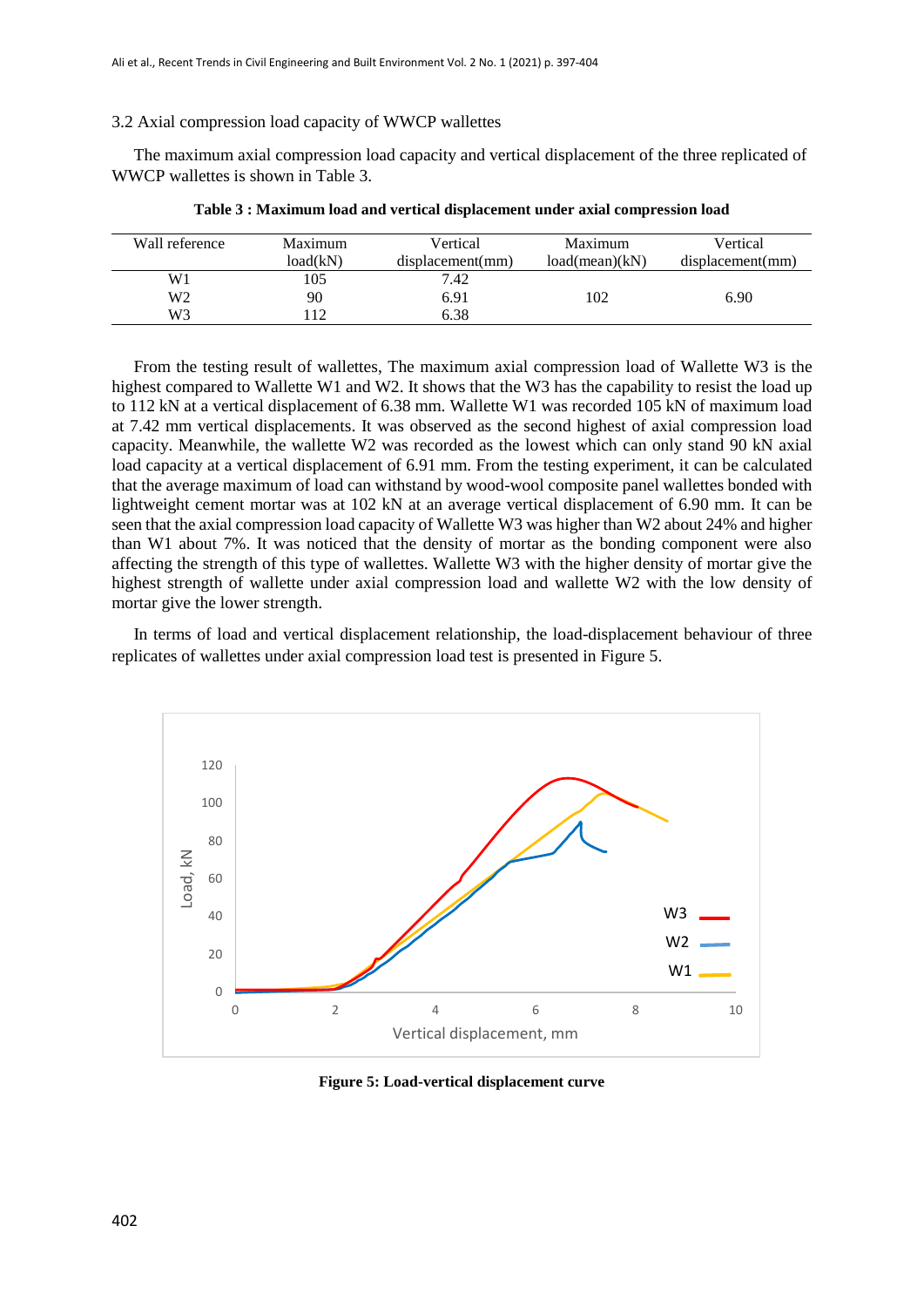The experimental results of load-vertical displacement for W1 show the applied load increase linearly to the maximum load of 105 kN at a vertical displacement of 7.42 mm. After its reaching the maximum load, the curves show the load were slowly dropping until its final failure. Wallettes W2 shows that the applied load flat increase up to very low compression at first and increase linearly to the maximum load of 90 kN and vertical displacement of 6.91 mm. After the load is reaching to the maximum, a drastically drop in applied load was observed and could not withstand further load beyond this point indicating that the wallettes were cannot resist load after this point. For wallettes W3, the applied load were flat linearly increase up to very low compression at first until 2 kN and it slightly increase to the maximum load of 112 kN at vertical displacement of 6.38 mm. After reaching the maximum load, it shows as similar trend with the W1, the curves show the load were slowly drop until its final failure indicating that before its final failure, the wallets were still resisting load.

# **4. Conclusion**

Based on experimental testing of axial compression load of cross laminated wood-wool cement panel wallettes bonded with lightweight cement mortar, the several conclusions can be drawn as follows;

- The density were affected the strength of lightweight cement mortar. The higher density of lightweight cement mortar gives the higher flexural and compressive strength.
- The new cross laminated technique gives a significant enhanced the stability of wallettes as well as increased the load carrying capacity of wallettes.
- The average value of the axial compression load capacity of wallettes bonded with lightweight mortar was 102 kN.
- The axial compressive strength of wallettes was governed by the strength of lightweight mortar act as WWCP bonding agent.
- The compressive strength of wallettes can be calculated as high as 113 kN/m and can be considered as a load bearing wall system for single storey buildings.

# **Acknowledgement**

The authors would also like to thank the Faculty of Civil Engineering and Built Environment, Universiti Tun Hussein Onn Malaysia for its support.

# **References**

- [1] M. T. Paridah, A. H. Juliana, Y. A. El-Shekeil, M. Jawaid and O. Y. Alothman, "Measurement of mechanical and physical properties of particleboard by hybridization of kenaf with rubberwood particles," Journal of the International Measurement Confederation, vol. 56, pp. 70–80, 2014.
- [2] Ashori, A., T. Tabarsa, K. Azizi, and R. Mirzabeygi, "Wood-wool cement board using mixture of eucalypt and poplar. Industrial Crops and Products," vol. 34, no. 1, pp. 1146–1149, 2011.
- [3] E. Y. A. Okino, R. De Souza, M. A. E. Santana, M. V. S. Alves, M. E. De Sousa, and D. E. Teixeira, "Cement-bonded wood particleboard with a mixture of eucalypt and rubberwood, Cement and Concrete Composite," vol. 26, pp. 729–734, 2004.
- [4] Z. Ahmad, L. S. Wee and M. A. Fauzi, "Mechanical properties of wood-wool cement composite board manufactured using selected Malaysian fast grown timber species," ASM Science Journal, vol. 5, no.1, pp. 27–35, 2011.
- [5] M. S. Md Noh, Z. Ahmad and A. Ibrahim, "Axial compression behaviour of wallettes constructed using wood-wool cement composite panel," Advanced Materials Research, vol. 1051, pp. 670–677, 2014.